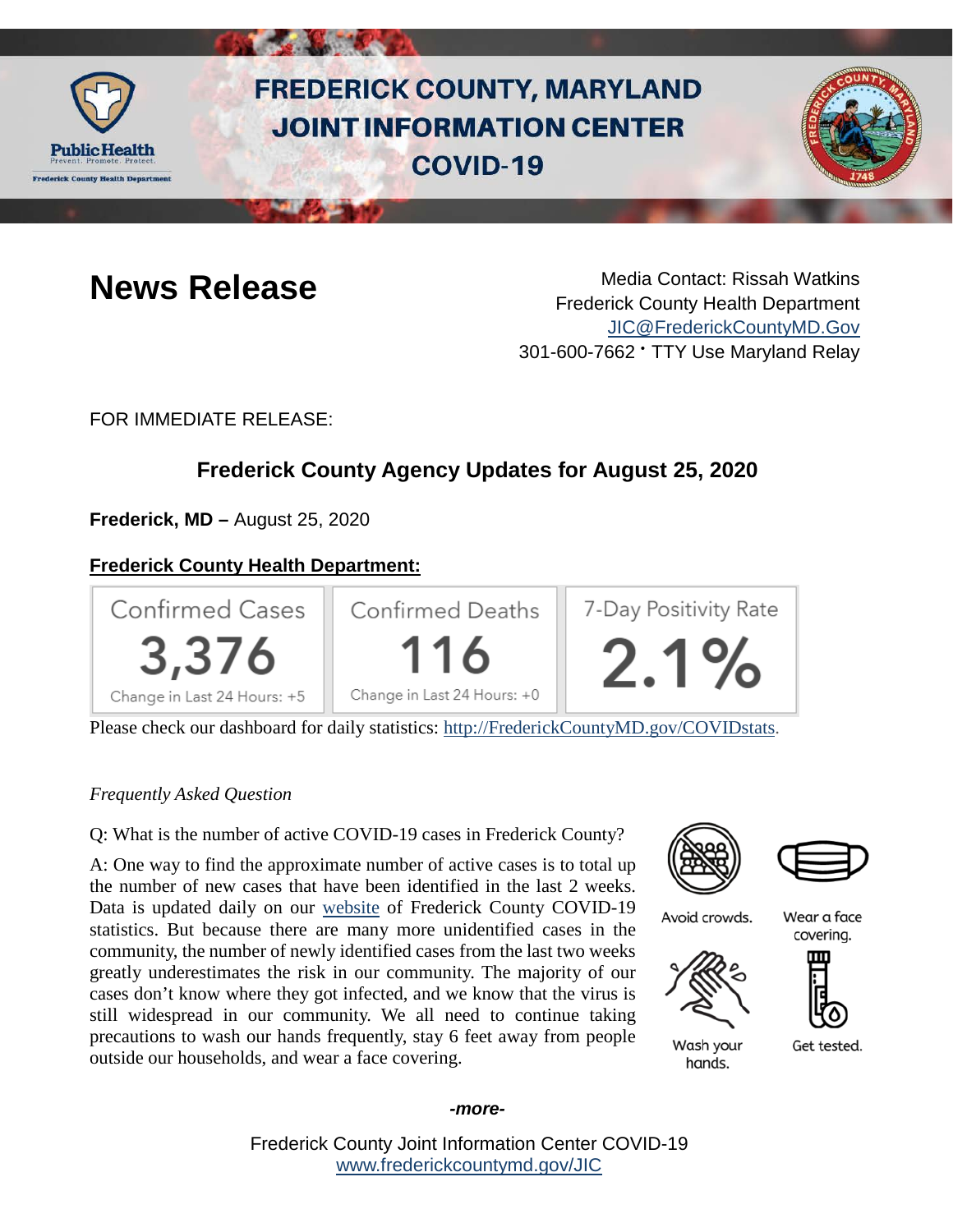

**Page 2/JIC**

### **Frederick County Public Schools:**

This is a reminder that FCPS will reset student FCPS passwords at midnight Wednesday, August 26.

Students will use the new password beginning Thursday, August 27 to log into Chromebooks, Chrome, Schoology and more.

If you have not received your FCPS password, please contact your school.

If you are new to FCPS, your username and password will become active once the reset at midnight Wednesday, August 26 has occurred.



### **Maryland Department of Housing and Community Development:**

*PUBLIC REVIEW PERIOD FOR THE CDBG AMENDMENT TO 2019 ACTION PLAN*

Under the CARES Act, Congress provided \$5 billion to fund the Community Development Block Grant Program (CDBG-CV) for activities to prevent, prepare for and respond to the coronavirus crisis. The Maryland Department of Housing and Community Development is announcing the following public review and comment period to examine and consider substantial amendments to the FY 2019 Action Plan to allocate funds awarded under the CARES to immediately prevent, prepare for and respond to the coronavirus (COVID-19) crisis. Public comment will begin on August 31, 2020, and end September 4, 2020.

The State will hold two video conference public meetings to consider the adoption of the FY 2019 Action Plan. The public review and comment period are in accordance with the U.S. Department of Housing and Urban Development ("HUD") guidance issued April 1, 2020, as part of its COVID-19 response.

The State will participate in the meetings by video and telephone conference, with no physical meeting location. If you wish to participate in the public hearing via video, please email [janai.streat@maryland.gov](mailto:janai.streat@maryland.gov) to receive a link. These real-time virtual public hearings will take place on:

Join by phone: 1-617-675-4444 Join by phone: 1-617-675-4444 PIN: 871 479 737 9278# PIN: 879 874 187 5300#

**Monday August 31, 2020 at 6:00 PM Wednesday, September 2, 2020 at 11:00 AM**

A copy of the Amendment to the 2019 Action Plan can be found on the publications page of the Maryland Department of Housing and Community Development at [https://dhcd.maryland.gov/Pages/Publications.aspx.](https://urldefense.com/v3/__https:/dhcd.maryland.gov/Pages/Publications.aspx__;!!I2-OFBIJoQBJqqeup9g!UD11iB3VfRTmVUxtGjo6CvucTGfonzfX-a1omzaxKkgYkivR8oWFLN5-yYRq_g0mUV92OMkgztQ$)

*-more-*